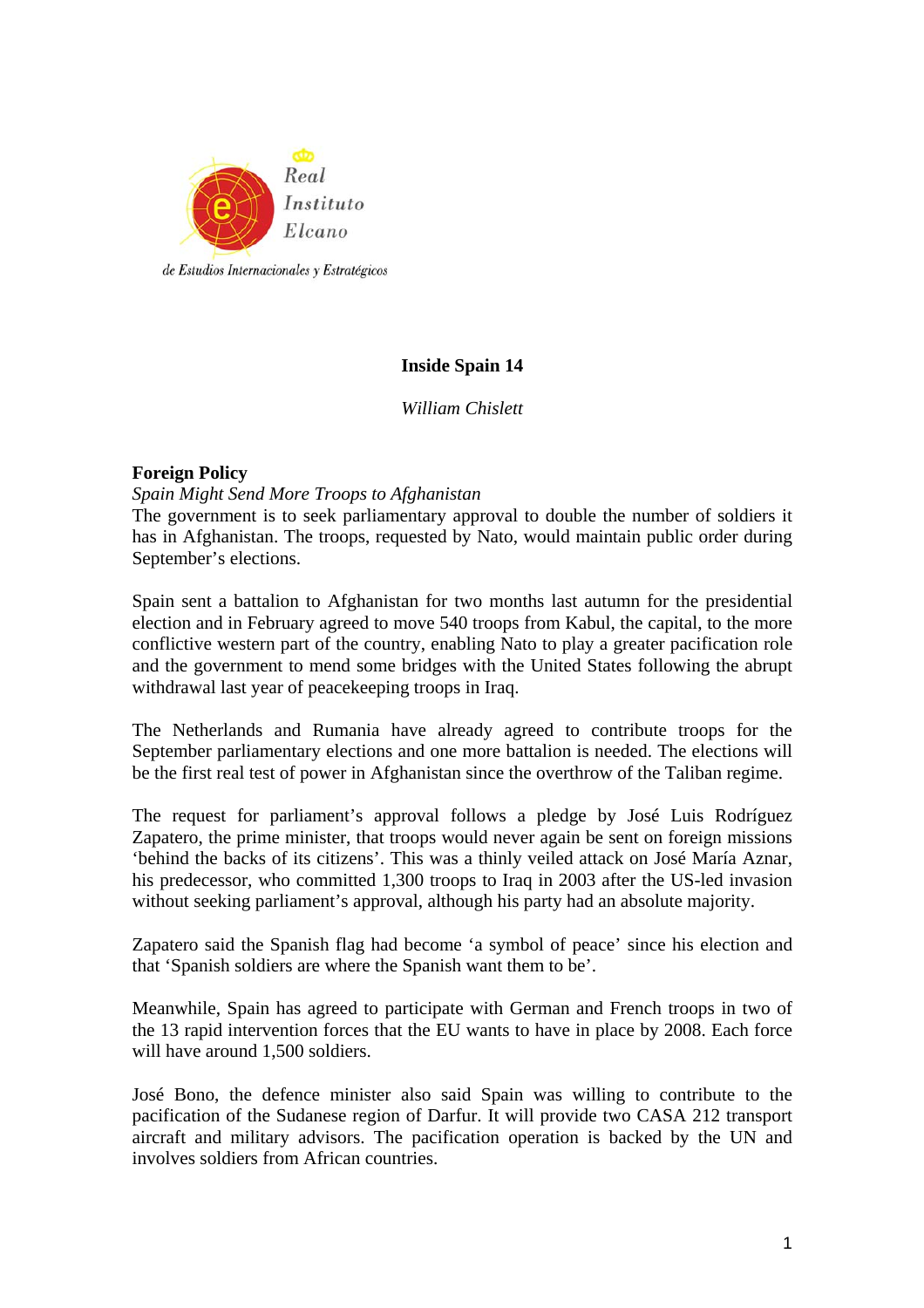Spain has participated in 60 peace-keeping missions over the last 25 years and has sent more than 50,000 troops abroad. There are currently troops in Bosnia, Afghanistan, Haiti and Kosovo. According to a Pentagon report to the US Congress, Spain is the sixth country in supplying naval forces abroad and the third in infantry.

#### *French No vote, a setback for Spain*

France's rejection of the European Union constitution is a particular blow for José Luis Rodríguez Zapatero. Spain was the first country to approve the constitution in a referendum, Zapatero campaigned in France for a Yes vote and France, together with Germany, are the core elements of the Socialists' more pro-European and less Atlanticist foreign policy.

Zapatero, however, said the ratification process was not dead until all member states had had their say. Nine member states, representing half the EU's citizens, have so far ratified the constitution. 'Europe is not the problem, it is the solution', he said, echoing José Ortega y Gasset's much quoted remark of 1911, 'If Spain is the problem, Europe is the solution'.

The centre-right Popular Party, which supports the constitution, seized on the French rejection to criticise Zapatero for 'backing the losing team'.

The Socialists, before the French rejection, were optimistically hoping that a deal would be struck at the June 16-18 EU summit in Luxembourg over how EU funds would be carved up for the 2007-13 period, but this now looks even more doubtful in the current crisis situation. Spain is still the largest net recipient of EU funds, which amount to around  $\bigoplus$  billion a year, or just under 1% of GDP. The rich EU countries are pressing for Spain to become a net contributor while the Socialists are battling not to reach this position until 2013.

Luxembourg, the current president of the EU, recently accepted, in principle, that Spain should be given a two-year transition phase because of the so-called 'statistical effect'. The enlargement of the EU from 15 to 25 members pushed up Spain's per capita GDP from 87% of the EU-15 average to 95% of the EU-25 average, thereby disqualifying the country as a whole from receiving Cohesion Funds as the threshold for them is 90%. Eleven of Spain's regions also receive Structural Funds (where the qualifying threshold is per capita income below 75% of the EU average). Most of these regions will cease to receive the funds.

The chances of Spain achieving what it wants are slim, particularly if the big net budget contributors –Germany, the Netherlands, Britain, France, Austria and Sweden– succeed in reducing the amount of funds available to 1% of the Union's GDP from 1.24% (the European Commission's proposal).

On the positive side, the French rejection, coupled with Gerhard Schroeder's decision to call early elections and Silvio Berlusconi's domestic political problems, leaves Zapatero (and Tony Blair) heading one of the few governments among the large EU nations that has not been damaged. This is an opportunity for Spain to boost its standing.

The unknown factor is whether Zapatero will support Blair's idea that the big issue that has emerged from the French rejection is the need for a more competitive Europe, and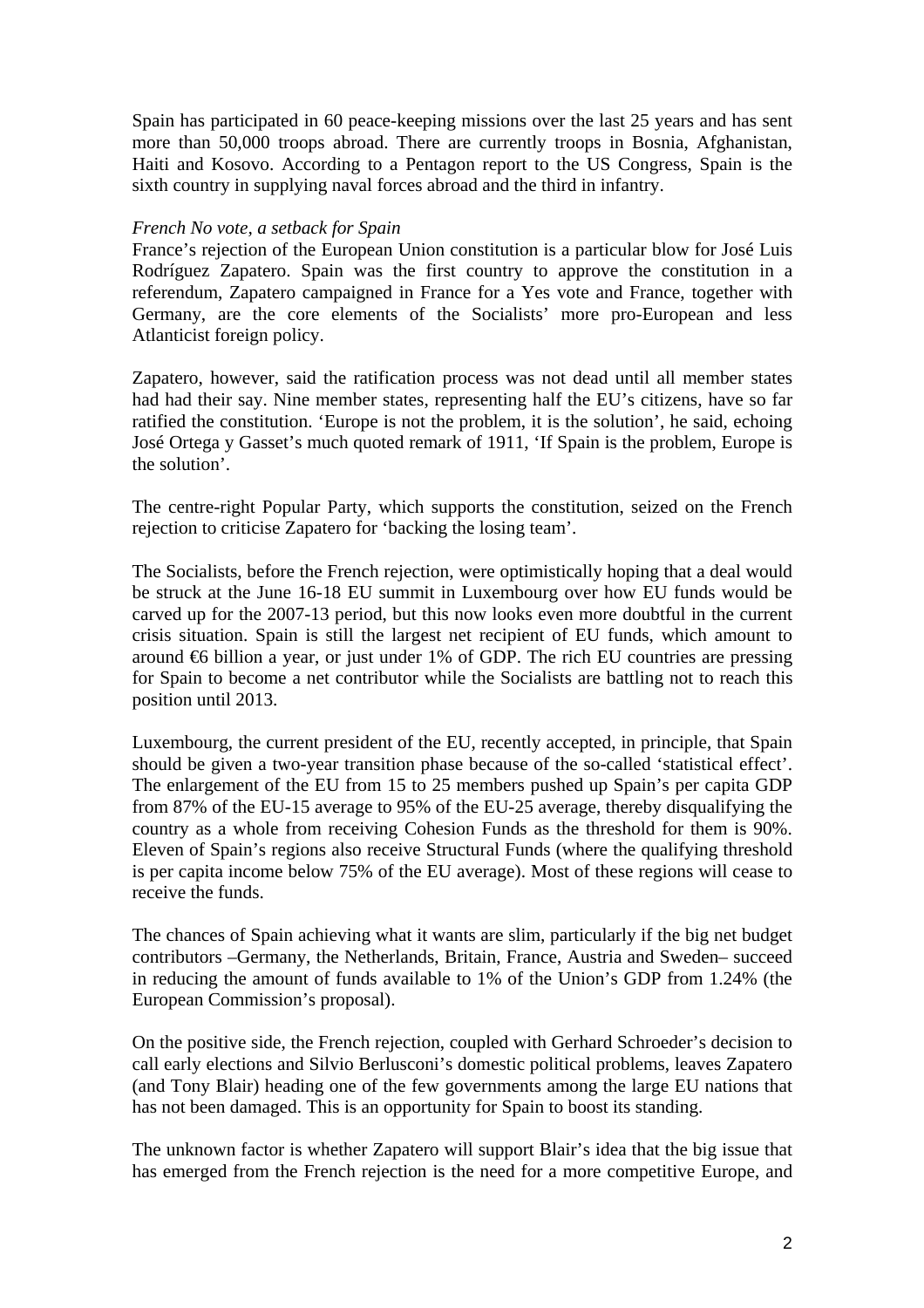hence reforms, to kick start the stagnant economy and tackle the challenges of globalisation rather than a more 'social' Europe. Many of those who voted No in France did so because they wanted a more protectionist, corporatist Europe. The UK –whose economy is one of the more successful in the EU– takes over as the EU president in July.

## **Domestic scene**

## *Parliament approves talks with Eta if it lays down its arms*

The Spanish parliament voted in favour of allowing the government to hold talks with the Basque terrorist group Eta if it first abandons its arms and renounces violence. This was the first time a government had sought and received approval on this issue from parliament since Eta took up arms more than 30 years ago. Eta has assassinated more than 800 people in its struggle for an independent Basque country, but none since 2003.

The move was fiercely opposed by the Popular Party, which accused the government of 'betraying the dead' and sending the wrong signal to Eta which is greatly weakened as a result of the security forces' success in capturing Eta members and arsenals of weapons. A poll in the newspaper *El País* showed than 61% of Spaniards favoured talks with Eta if it laid down its arms. There have been previous attempts to negotiate with Eta, but none of them got very far. The last attempt was in 1999, during a 14-month truce.

The ruling Socialists, emboldened by their gains in the Basque regional elections last month (see *Inside Spain*, Newsletter 13, May 10, 2005), see a window of opportunity to resolve the issue once and for all, but it is a high-risk strategy. They have little to offer Eta beyond better conditions for several hundred prisoners from the group in Spanish and French jails. An independent Basque country is not on the negotiating table. Indeed, the plan of the Basque National Party (PNV), in power in the region since 1980, for an 'associated free state' with Spain was rejected by the Spanish parliament earlier this year.

Despite what is regarded in some circles as an 'informal truce', Eta has not stopped its campaign of violence: 52 people were slightly injured recently when a bomb damaged buildings and vehicles in Madrid.

The government also vowed there would be no let-up in counter-terror operations. Arnaldo Otegi, the leader of the outlawed Batasuna party, the political arm of Eta, and a former member of the Basque regional parliament, was charged with being a member of the armed group. He spent 40 hours in solitary confinement until his supporters were able to raise the  $\epsilon 400,000$  bail. Otegi lost immunity from prosecution in May when he stopped being a member of the regional parliament. A Batasuna spokesman said Otegi's arrest had 'slammed the door on the hopes for peace of the Basque people'.

### **The Economy**

### *Spain is richer than it thought*

Spain's gross domestic product in 2004 has been revised upwards by almost  $\epsilon 40,000$ million to €837,557 million, largely thanks to the inclusion of around 1 million more jobs, mostly held by immigrants. The new figures drawn up by the National Statistics Office (INE) underscored the increasingly significant role that immigrants are playing in the economy. Last month close to 700,000 illegal immigrants benefited from a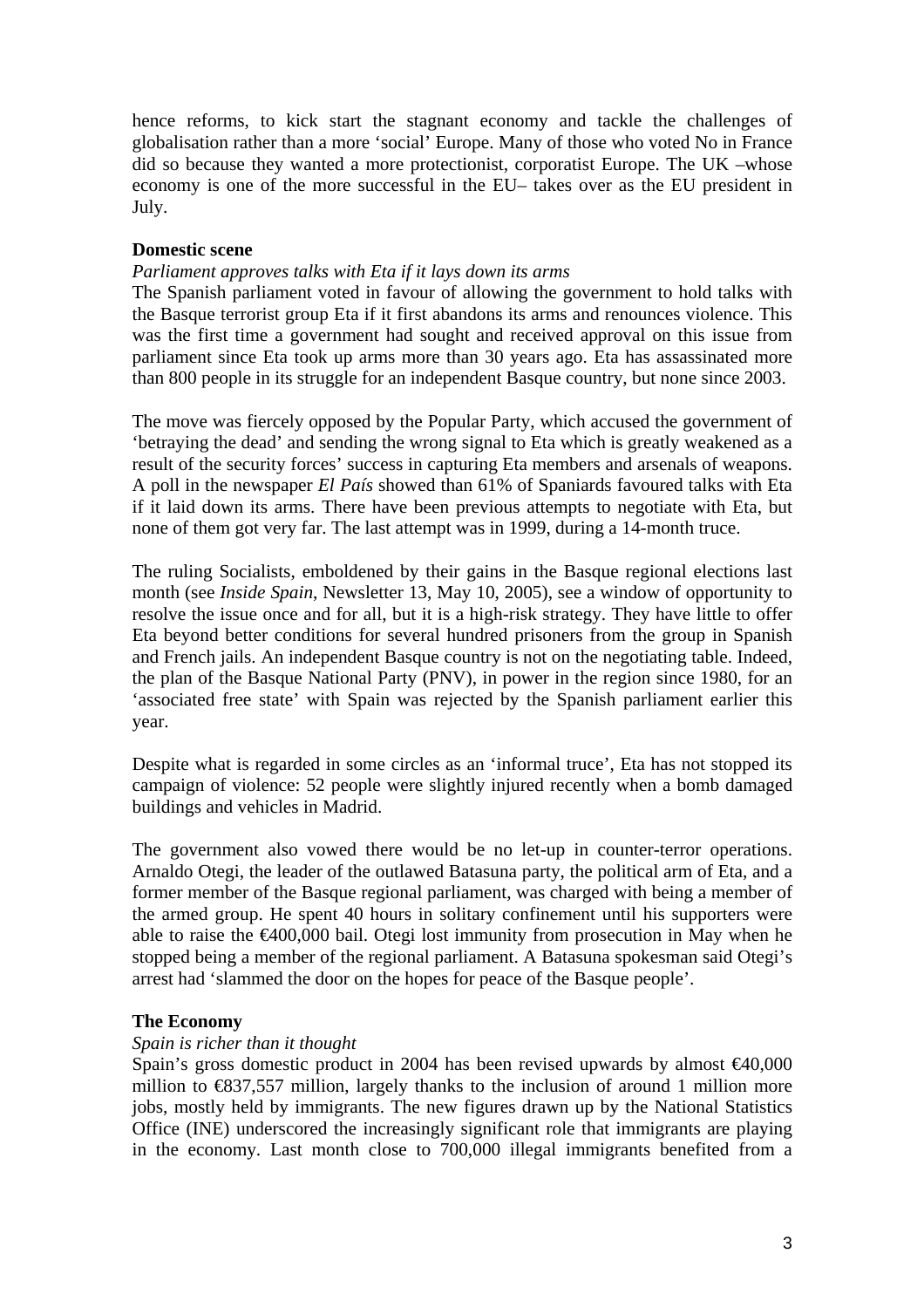government amnesty that enabled them to regularise their situation (see *Inside Spain*, Newsletter 13, May 10, 2005).

Per capita income, however, remained largely unchanged at  $\epsilon$ 19,642 because of the revised population figure (42.6 million as against 41 million). The economy grew 3.1% in 2004, 0.4 points higher than the initially estimated 2.7% and a full point more than the EU-25 average, and by an annual rate of 3.3% in the first quarter of 2005.

The greater wealth, however, weakens Spain's bargaining position with the enlarged EU over how Structural and Cohesion Funds from Brussels will be carved up for the 2007- 13 budgetary period.

Spain is richer, but its citizens are also heavily in debt. For the first time in recorded history, Spaniards' total household debts in 2004 exceeded their disposable income. The debt represented 105% of income. The greater indebtedness was largely due to the 24% surge in mortgages as people try to get a foot on the increasingly expensive property ladder.

#### *Spain slips seven places in the IMD competitiveness ranking*

Spain's economy is booming but the country fell from  $31<sup>st</sup>$  to  $38<sup>th</sup>$  position out of 60 nations in the latest competitiveness ranking of the IMD, the sharpest fall the country has experienced from one year to the next (see Figure 1). The ranking, which put Spain just ahead of India and behind Hungary, confirmed the worst fears of the one-year-old government which has made improving competitiveness one of the central planks of its economic policy. Since 2001, Spain has declined 14 places.

#### **Figure 1. Competitiveness Factors\***

|                            | 2005 | 2004 | 2003 | 2002 | 2001 |
|----------------------------|------|------|------|------|------|
| Economic performance       | 25   | 22   | 24   | 19   | 30   |
| Government efficiency      | 30   | 22   | 24   | 22   | 20   |
| <b>Business efficiency</b> | 48   | 38   | 31   | 29   | 26   |
| Infrastructure             | 33   | 31   | 28   | 25   | 23   |
| Overall performance        | 38   | 31   | 27   | 23   | 24   |
|                            |      |      |      |      |      |

(\*) Ranking out of 60 countries.

Source: IMD World Competitiveness Yearbook 2005.

The country declined in all four of the competitiveness factors, particularly in government and business efficiency. One of its weakest elements is the number of days to start a business, where Spain was ranked  $52<sup>nd</sup>$ . According to the World Bank, the average in Spain is 108 days.

Catalonia is the only Spanish region to be included separately in the IMD study. It slipped from  $27<sup>th</sup>$  to  $32<sup>nd</sup>$  position, ahead of Ile de France and Rhone-Alps, two of the other regions included.

The IMD report coincided with the OECD's review of economies which urged Spain to reduce its high inflation differential with the Euro zone to stem the loss of competitiveness. It said that 'the persistence of a sizeable inflation differential with the euro area and a boom in the housing market represent the two most important risks threatening the dynamism of the economy over the medium term'. The OECD's forecasts for GDP growth are a little on the low side as they do not take into account the restated figures for 2004 (see Figure 2).